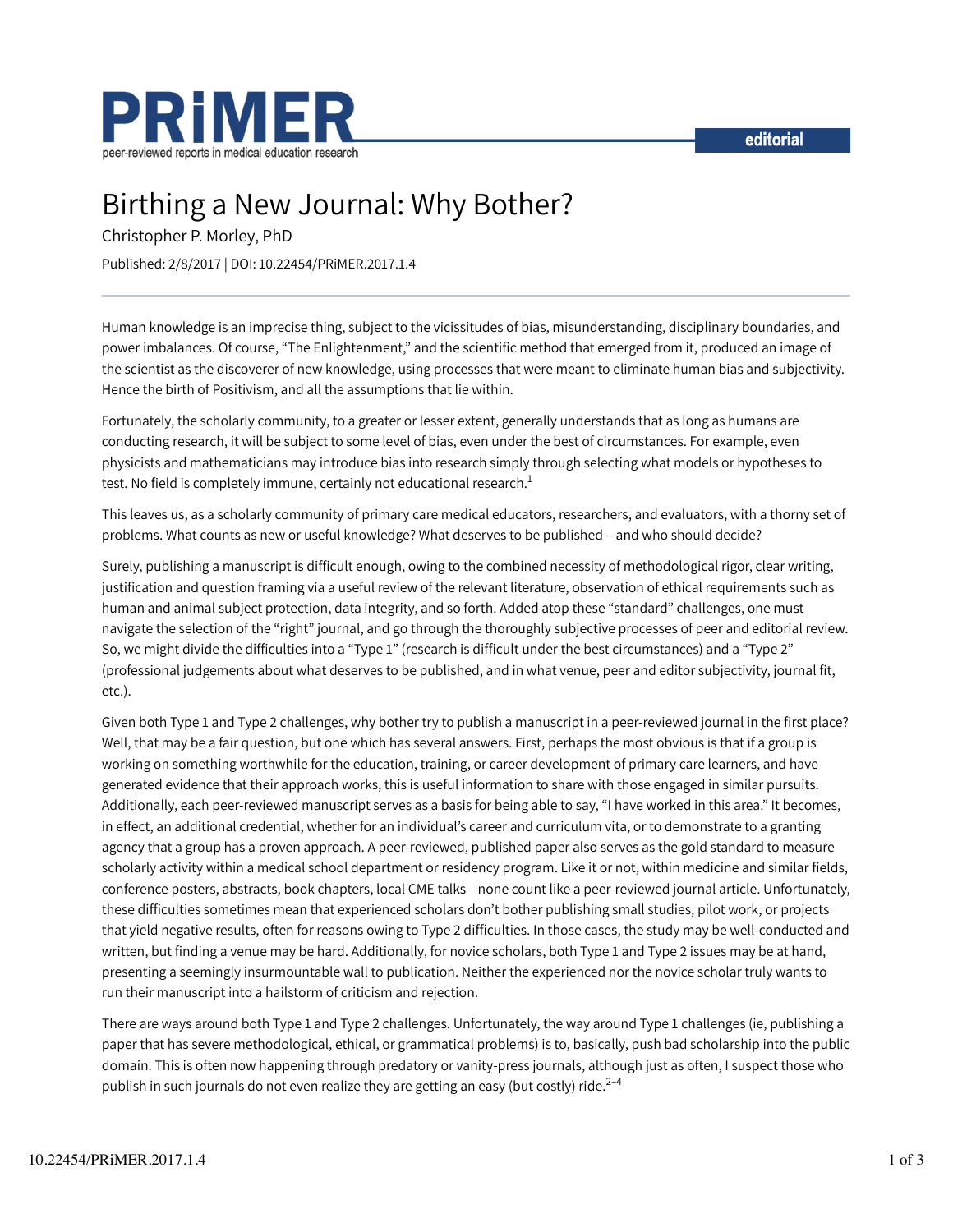"*Peer-reviewed Reports in Medical Education Research" (PRiMER)* was founded<sup>5</sup> as an extension of the STFM Resource Library $^6$ , as an effort to address Type 2 difficulties, while holding fast against Type 1 quality issues. We hope to remove questions of suitability by being clear about the scope of what we review—original research, that follows rigorous research standards, ethical protections, and clear professional writing, focusing upon the education, training, and professional development of primary care providers, and the policies that affect the primary care workforce. As long as a paper is within scope, and applies rigorous methods and interpretation, we are not concerned with overall study size, under-recruitment, negative results, confirmatory findings, and so forth. Of perhaps obvious importance is the modesty we see in the interpretation and implications of small studies, as well as very clear and complete description of all study limitations. Additionally, we strive to return comments from reviewers and editors to submitting authors that are clear, and constructive, attempting to describe a path forward toward eventual publication whenever possible. Also importantly, we maintain an open-access model similar to Family Medicine, and we do not charge authors to publish. This means there is no barrier to access either one's own paper, or other examples of previously published work; there is no cost barrier for the author; and there is absolutely no financial bearing on the decision by the editors to publish or not publish a paper.

Along the path of developing the new journal, we have also had the opportunity to incorporate design aspects that should prove to be both state-of-the-art, as well as helpful to newer authors. These include:

- a web platform that incorporates an author-friendly, responsive design philosophy in its construction;
- the inclusion of an Altmetric<sup>7</sup> badge and analytic function, which allows authors, editors, publishers, and readers to measure the social media impact of an individual article; and
- the inclusion of links to Mendeley<sup>8</sup> for easy import of bibliographic data (with plans to add links to other bibliographic management systems in the future).

The approach, design, and philosophy that led to the structure and form of PRIMER was a shared effort. I am very proud to include a production manager and several associate editors on the team, including:

- Traci Nolte, CAE, Society of Teachers of Family Medicine,
- Kristen Bene, PhD, Poudre Valley Hospital/Fort Collins Family Medicine
- Amy Lee, MD, Tufts University
- Julie Phillips, MD, MPH, Michigan State University
- Jacob Prunuske, MD, MSPH, Medical College of Wisconsin
- Andrea Wendling, MD, Michigan State University

In addition to these individuals, we received input from Dr Jana Zaudke, the Communications and Research Committees of STFM, and editors and board members from the journal Family Medicine. We also received feedback from open sessions at STFM meetings, and at the AAFP-sponsored Program Directors Workshop in 2016. In short, PRIMER not represent a singular vision, but rather the hard work and input of many individuals from a variety of perspectives across STFM.

By being clear about our scope, and instructive and rigorous on Type 1 issues, we believe we can help both novice and experienced scholars overcome the activation energy necessary to submit a manuscript to PRIMER. We intend to help potential authors overcome Type 2 issues because, as an electronic journal, we do not have to worry about choosing between which paper warrants taking up costly space in a print copy. Because we stress a brief report style, we encourage quick submission, review, and decisions. Because we don't sell subscriptions or calculate an impact factor, we do not have to worry about whether an article will make a "splash." We simply seek good, rigorous research that incrementally adds to the conversation, pulls bits of knowledge out of the dark corners of the "file drawer,"<sup>9,10</sup> and presents a lower bar for entry through an instructive experience for newer authors. Aiming for eventual Medline inclusion, we intend to place PRIMER into an open niche for the dissemination of primary care education research, somewhere between "conference presentation" and "submission to traditional print journal." We hope you will join us on this new venture, as reviewers, authors, mentors, and readers.

### Corresponding Author

Christopher P. Morley, PhD